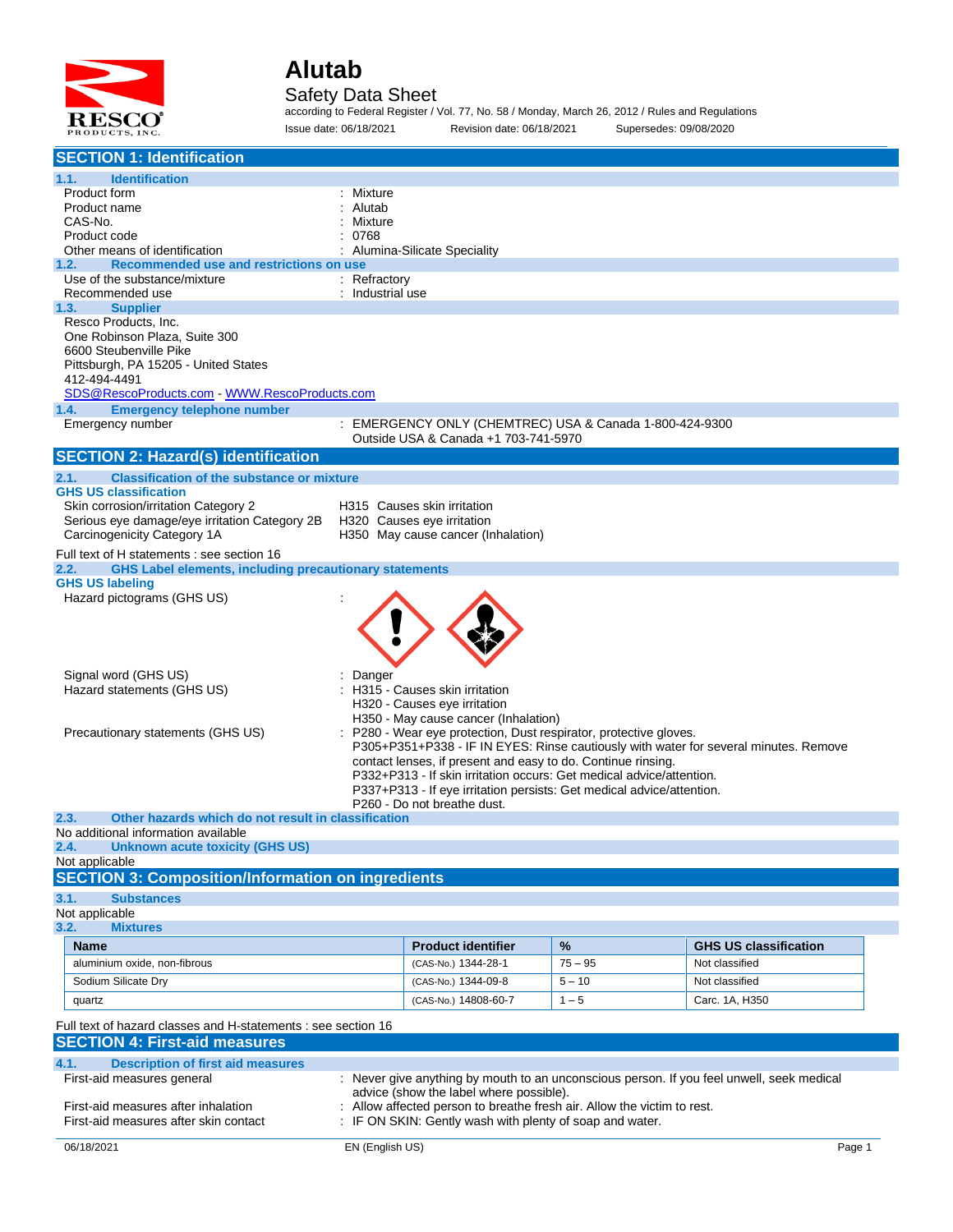### Safety Data Sheet

according to Federal Register / Vol. 77, No. 58 / Monday, March 26, 2012 / Rules and Regulations

| First-aid measures after eye contact                                                                           | : IF IN EYES: Rinse cautiously with water for several minutes. Remove contact lenses, if present<br>and easy to do. Continue rinsing.           |
|----------------------------------------------------------------------------------------------------------------|-------------------------------------------------------------------------------------------------------------------------------------------------|
| First-aid measures after ingestion                                                                             | : Rinse mouth. Do NOT induce vomiting. Obtain emergency medical attention.                                                                      |
| Most important symptoms and effects (acute and delayed)<br>4.2.<br>Potential Adverse human health effects and  | : Based on available data, the classification criteria are not met.                                                                             |
| symptoms<br>Symptoms/effects after inhalation                                                                  | : May cause cancer by inhalation. Danger of serious damage to health by prolonged exposure<br>through inhalation.                               |
| Symptoms/effects after skin contact                                                                            | : Causes skin irritation.                                                                                                                       |
| Symptoms/effects after eye contact                                                                             | : Causes eye irritation.                                                                                                                        |
| Immediate medical attention and special treatment, if necessary<br>4.3.<br>No additional information available |                                                                                                                                                 |
| <b>SECTION 5: Fire-fighting measures</b>                                                                       |                                                                                                                                                 |
|                                                                                                                |                                                                                                                                                 |
| 5.1.<br>Suitable (and unsuitable) extinguishing media<br>Suitable extinguishing media                          | : Use extinguishing media appropriate for surrounding fire.                                                                                     |
| Unsuitable extinguishing media                                                                                 | : In case of fire, all extinguishing media allowed.                                                                                             |
| 5.2.<br>Specific hazards arising from the chemical                                                             |                                                                                                                                                 |
| Fire hazard                                                                                                    | : Not flammable.                                                                                                                                |
| Special protective equipment and precautions for fire-fighters<br>5.3.<br>Firefighting instructions            | : Fight fire with normal precautions from a reasonable distance.                                                                                |
| Protection during firefighting                                                                                 | : Do not enter fire area without proper protective equipment, including respiratory protection.                                                 |
| <b>SECTION 6: Accidental release measures</b>                                                                  |                                                                                                                                                 |
| 6.1.<br>Personal precautions, protective equipment and emergency procedures                                    |                                                                                                                                                 |
| 6.1.1.<br>For non-emergency personnel                                                                          |                                                                                                                                                 |
| Emergency procedures                                                                                           | : Do not breathe dust.                                                                                                                          |
| 6.1.2.<br>For emergency responders<br>Protective equipment                                                     | Equip cleanup crew with proper protection.                                                                                                      |
| <b>Emergency procedures</b>                                                                                    | : Ventilate area.                                                                                                                               |
| <b>Environmental precautions</b><br>6.2.                                                                       |                                                                                                                                                 |
| Prevent entry to sewers and public waters.                                                                     |                                                                                                                                                 |
| Methods and material for containment and cleaning up<br>6.3.<br>Methods for cleaning up                        | : On land, sweep or shovel into suitable containers. Minimize generation of dust.                                                               |
| <b>Reference to other sections</b><br>6.4.                                                                     |                                                                                                                                                 |
| See Heading 8. Exposure controls and personal protection.                                                      |                                                                                                                                                 |
|                                                                                                                |                                                                                                                                                 |
| <b>SECTION 7: Handling and storage</b>                                                                         |                                                                                                                                                 |
| 7.1.<br><b>Precautions for safe handling</b>                                                                   |                                                                                                                                                 |
| Precautions for safe handling                                                                                  | : Do not handle until all safety precautions have been read and understood. Avoid raising dust.                                                 |
|                                                                                                                | Avoid contact with skin and eyes. Do not breathe dust.                                                                                          |
| Hygiene measures                                                                                               | : Wash Wash hands and other exposed areas with mild soap and water before eating, drinking                                                      |
| Conditions for safe storage, including any incompatibilities<br>7.2.                                           | or smoking and when leaving work thoroughly after handling.                                                                                     |
| Storage conditions                                                                                             | : Store in a dry place.                                                                                                                         |
| <b>SECTION 8: Exposure controls/personal protection</b>                                                        |                                                                                                                                                 |
| 8.1.<br><b>Control parameters</b>                                                                              |                                                                                                                                                 |
| Alutab (Mixture)                                                                                               |                                                                                                                                                 |
| No additional information available                                                                            |                                                                                                                                                 |
|                                                                                                                |                                                                                                                                                 |
| aluminium oxide, non-fibrous (1344-28-1)                                                                       |                                                                                                                                                 |
| <b>USA - ACGIH - Occupational Exposure Limits</b>                                                              |                                                                                                                                                 |
| ACGIH TWA (mg/m <sup>3</sup> )                                                                                 | 1 mg/m <sup>3</sup> respirable dust                                                                                                             |
| quartz (14808-60-7)                                                                                            |                                                                                                                                                 |
| USA - ACGIH - Occupational Exposure Limits                                                                     |                                                                                                                                                 |
| ACGIH TWA (mg/m <sup>3</sup> )                                                                                 | 0.025 mg/m <sup>3</sup> (Silica-Crystalline Quartz; USA; Time-weighted average exposure limit 8<br>h; TLV - Adopted Value; Respirable fraction) |
| <b>USA - OSHA - Occupational Exposure Limits</b>                                                               |                                                                                                                                                 |
| Local name                                                                                                     | Silica, crystalline quartz, respirable dust                                                                                                     |
| OSHA PEL (TWA) (mg/m <sup>3</sup> )                                                                            | 0.05 mg/m <sup>3</sup> respirable dust                                                                                                          |
| Remark (OSHA)                                                                                                  | (3) See Table Z-3.                                                                                                                              |
|                                                                                                                |                                                                                                                                                 |
| Sodium Silicate Dry (1344-09-8)                                                                                |                                                                                                                                                 |
| No additional information available                                                                            |                                                                                                                                                 |
| <b>Appropriate engineering controls</b><br>8.2.<br>Appropriate engineering controls                            | : Ensure that there is a suitable ventilation system. Emergency eye wash fountain with clean<br>water.                                          |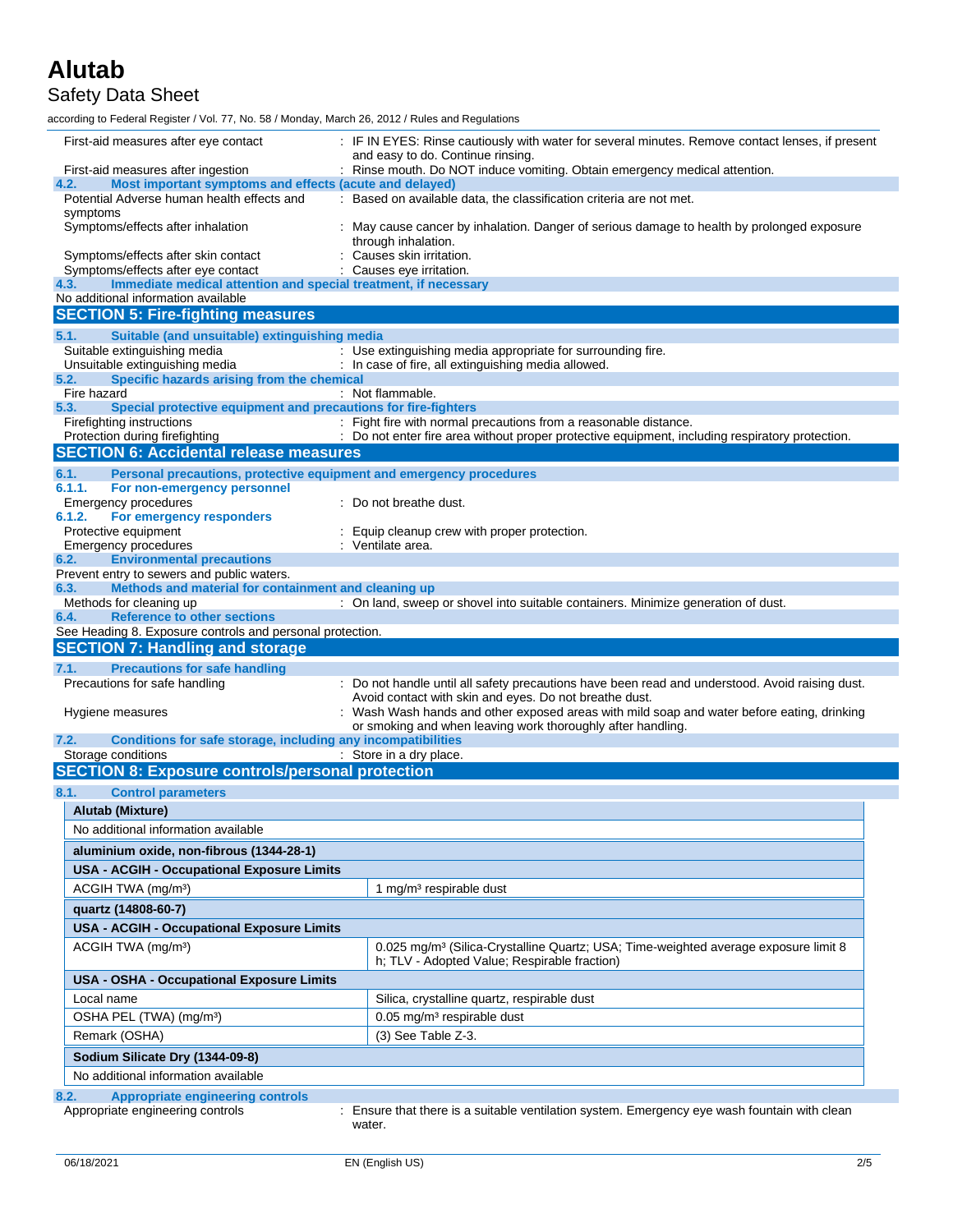### **Alutab** Safety Data Sheet

according to Federal Register / Vol. 77, No. 58 / Monday, March 26, 2012 / Rules and Regulations

| 8.3.<br>Individual protection measures/Personal protective equipment |                                |
|----------------------------------------------------------------------|--------------------------------|
| Personal protective equipment:                                       |                                |
| Avoid all unnecessary exposure.                                      |                                |
| Hand protection:                                                     |                                |
| Wear protective gloves.                                              |                                |
| Eye protection:                                                      |                                |
| Chemical goggles or safety glasses                                   |                                |
| Skin and body protection:                                            |                                |
| Wear suitable protective clothing                                    |                                |
| <b>Respiratory protection:</b>                                       |                                |
| Wear appropriate mask                                                |                                |
| Other information:                                                   |                                |
| Do not eat, drink or smoke during use.                               |                                |
| <b>SECTION 9: Physical and chemical properties</b>                   |                                |
| Information on basic physical and chemical properties<br>9.1.        |                                |
| Physical state                                                       | : Solid                        |
| Appearance                                                           | : Granular mixture.            |
| Color                                                                | Off-white                      |
| Odor                                                                 | $:$ earthy                     |
| Odor threshold                                                       | : Not applicable               |
| рH                                                                   | : No data available            |
|                                                                      | : > 2000 °F                    |
| Melting point                                                        |                                |
| Freezing point                                                       | : Not applicable               |
| Boiling point                                                        | Not applicable                 |
| Critical temperature                                                 | Not applicable                 |
| Critical pressure                                                    | Not applicable                 |
| Flash point                                                          | Not applicable                 |
| Relative evaporation rate (butyl acetate=1)                          | : Not applicable               |
| Relative evaporation rate (ether=1)                                  | Not applicable                 |
| Flammability (solid, gas)                                            | No data available              |
| Vapor pressure                                                       | Not Applicable                 |
| Vapor pressure at 50 °C                                              | Not Applicable                 |
| Relative vapor density at 20 °C                                      | No data available              |
| <b>Relative density</b>                                              | $: 2 - 3$                      |
| Solubility                                                           | : Moderately soluble in water. |
|                                                                      |                                |
| Partition coefficient n-octanol/water (Log Pow)                      | : No data available            |
| Auto-ignition temperature                                            | : Not applicable               |
| Decomposition temperature                                            | No data available              |
| Viscosity, kinematic                                                 | No data available              |
| Viscosity, dynamic                                                   | Not Applicable                 |
| <b>Explosion limits</b>                                              | : Not applicable               |
| <b>Explosive properties</b>                                          | No data available              |
| Oxidizing properties                                                 | : No data available            |
| <b>Other information</b><br>9.2.                                     |                                |
| No additional information available                                  |                                |
| <b>SECTION 10: Stability and reactivity</b>                          |                                |
| 10.1.<br><b>Reactivity</b>                                           |                                |
| None known.                                                          |                                |
| 10.2.<br><b>Chemical stability</b>                                   |                                |
| Stable under normal conditions of use.                               |                                |
| <b>Possibility of hazardous reactions</b><br>10.3.                   |                                |
| Not established.                                                     |                                |
| <b>Conditions to avoid</b><br>10.4.<br>Avoid dust formation.         |                                |
| <b>Incompatible materials</b><br>10.5.                               |                                |
| No additional information available                                  |                                |
| <b>Hazardous decomposition products</b><br>10.6.                     |                                |
| No additional information available                                  |                                |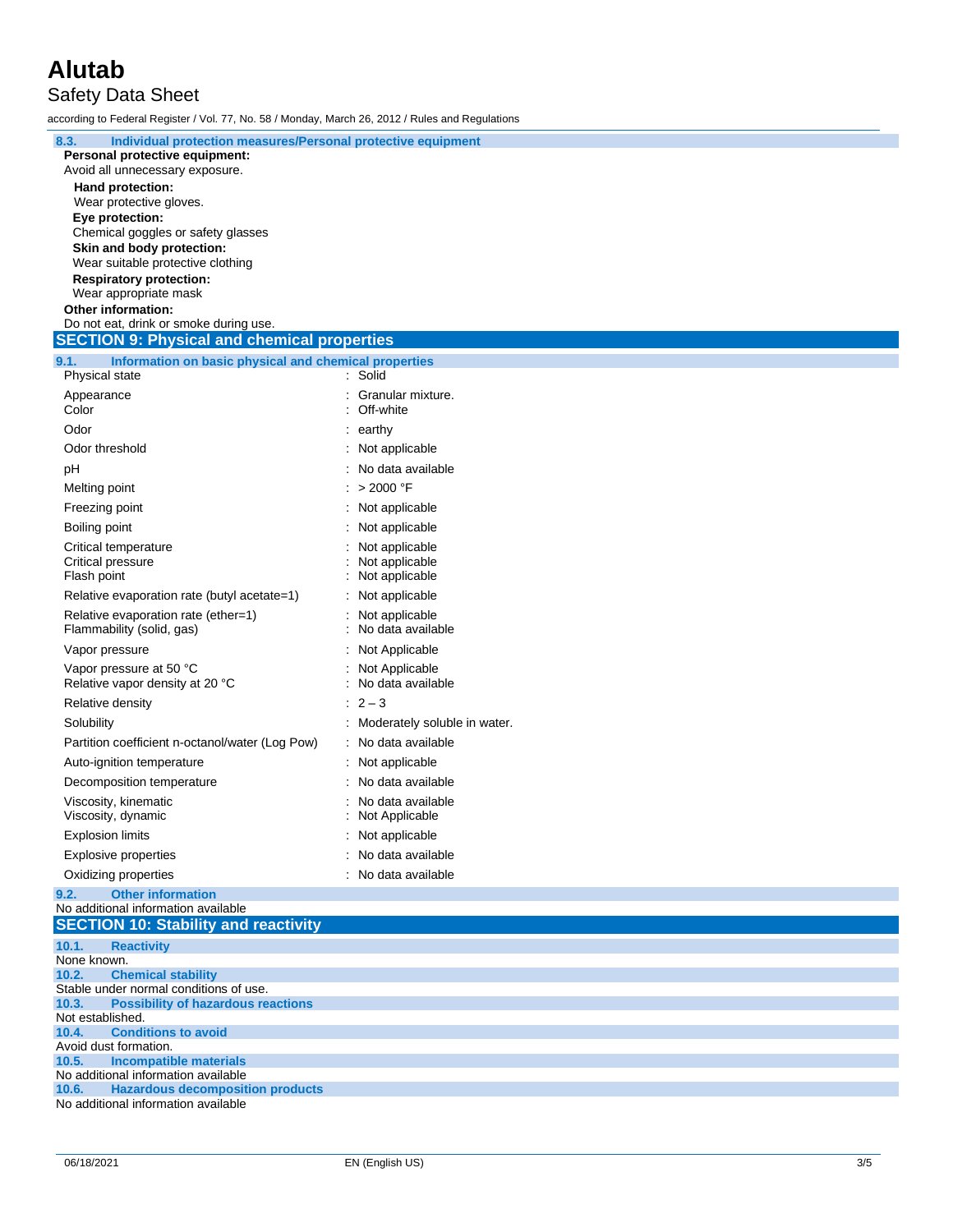### Safety Data Sheet

according to Federal Register / Vol. 77, No. 58 / Monday, March 26, 2012 / Rules and Regulations

| <b>SECTION 11: Toxicological information</b>                                         |                                                                                                                |
|--------------------------------------------------------------------------------------|----------------------------------------------------------------------------------------------------------------|
| Information on toxicological effects<br>11.1.                                        |                                                                                                                |
| Acute toxicity (oral)                                                                | : Not classified                                                                                               |
| Acute toxicity (dermal)                                                              | Not classified                                                                                                 |
| Acute toxicity (inhalation)                                                          | Not classified                                                                                                 |
| aluminium oxide, non-fibrous (1344-28-1)                                             |                                                                                                                |
| LD50 oral rat                                                                        | > 15900 mg/kg body weight (Equivalent or similar to OECD 401, Rat, Male / female,<br>Experimental value, Oral) |
| LC50 Inhalation - Rat                                                                | 7.6 mg/l air (Equivalent or similar to OECD 403, 1 h, Rat, Male, Experimental value, Inhalation<br>(aerosol))  |
| Skin corrosion/irritation                                                            | Causes skin irritation.                                                                                        |
| Serious eye damage/irritation                                                        | Causes eye irritation.<br>Not classified                                                                       |
| Respiratory or skin sensitization<br>Germ cell mutagenicity                          | Not classified                                                                                                 |
| Carcinogenicity                                                                      | May cause cancer (Inhalation).                                                                                 |
| quartz (14808-60-7)                                                                  |                                                                                                                |
| IARC group                                                                           | 1 - Carcinogenic to humans                                                                                     |
| Reproductive toxicity                                                                | : Not classified                                                                                               |
| STOT-single exposure                                                                 | Not classified                                                                                                 |
| STOT-repeated exposure                                                               | Not classified                                                                                                 |
| Aspiration hazard                                                                    | Not classified                                                                                                 |
| Viscosity, kinematic                                                                 | No data available<br>Inhalation.                                                                               |
| Likely routes of exposure<br>Potential Adverse human health effects and              | Based on available data, the classification criteria are not met.                                              |
| symptoms                                                                             |                                                                                                                |
| Symptoms/effects after inhalation                                                    | : May cause cancer by inhalation. Danger of serious damage to health by prolonged exposure                     |
|                                                                                      | through inhalation.                                                                                            |
| Symptoms/effects after skin contact                                                  | Causes skin irritation.                                                                                        |
| Symptoms/effects after eye contact<br><b>SECTION 12: Ecological information</b>      | Causes eye irritation.                                                                                         |
|                                                                                      |                                                                                                                |
| 12.1.<br><b>Toxicity</b>                                                             |                                                                                                                |
| No additional information available<br><b>Persistence and degradability</b><br>12.2. |                                                                                                                |
| Alutab (Mixture)                                                                     |                                                                                                                |
| Persistence and degradability                                                        | Not established.                                                                                               |
| aluminium oxide, non-fibrous (1344-28-1)                                             |                                                                                                                |
| Persistence and degradability                                                        | Not applicable.                                                                                                |
| Chemical oxygen demand (COD)                                                         | Not applicable                                                                                                 |
| <b>ThOD</b>                                                                          | Not applicable                                                                                                 |
|                                                                                      |                                                                                                                |
| quartz (14808-60-7)                                                                  |                                                                                                                |
| Persistence and degradability                                                        | Not applicable.                                                                                                |
| Biochemical oxygen demand (BOD)                                                      | Not applicable                                                                                                 |
| Chemical oxygen demand (COD)                                                         | Not applicable                                                                                                 |
| ThOD                                                                                 | Not applicable                                                                                                 |
| 12.3.<br><b>Bioaccumulative potential</b>                                            |                                                                                                                |
| Alutab (Mixture)                                                                     |                                                                                                                |
| Bioaccumulative potential                                                            | Not established.                                                                                               |
| aluminium oxide, non-fibrous (1344-28-1)                                             |                                                                                                                |
| Bioaccumulative potential                                                            | No data available.                                                                                             |
| quartz (14808-60-7)                                                                  |                                                                                                                |
| Bioaccumulative potential                                                            | No data available.                                                                                             |
| <b>Mobility in soil</b><br>12.4.                                                     |                                                                                                                |
| aluminium oxide, non-fibrous (1344-28-1)                                             |                                                                                                                |
| Ecology - soil                                                                       | No data available.                                                                                             |
| 12.5.<br><b>Other adverse effects</b>                                                |                                                                                                                |
| Effect on the global warming                                                         | None known                                                                                                     |
| Other information                                                                    | No other effects known.                                                                                        |
| <b>SECTION 13: Disposal considerations</b>                                           |                                                                                                                |
| 13.1.<br><b>Disposal methods</b>                                                     |                                                                                                                |
| Product/Packaging disposal recommendations                                           | : Dispose in a safe manner in accordance with local/national regulations.                                      |